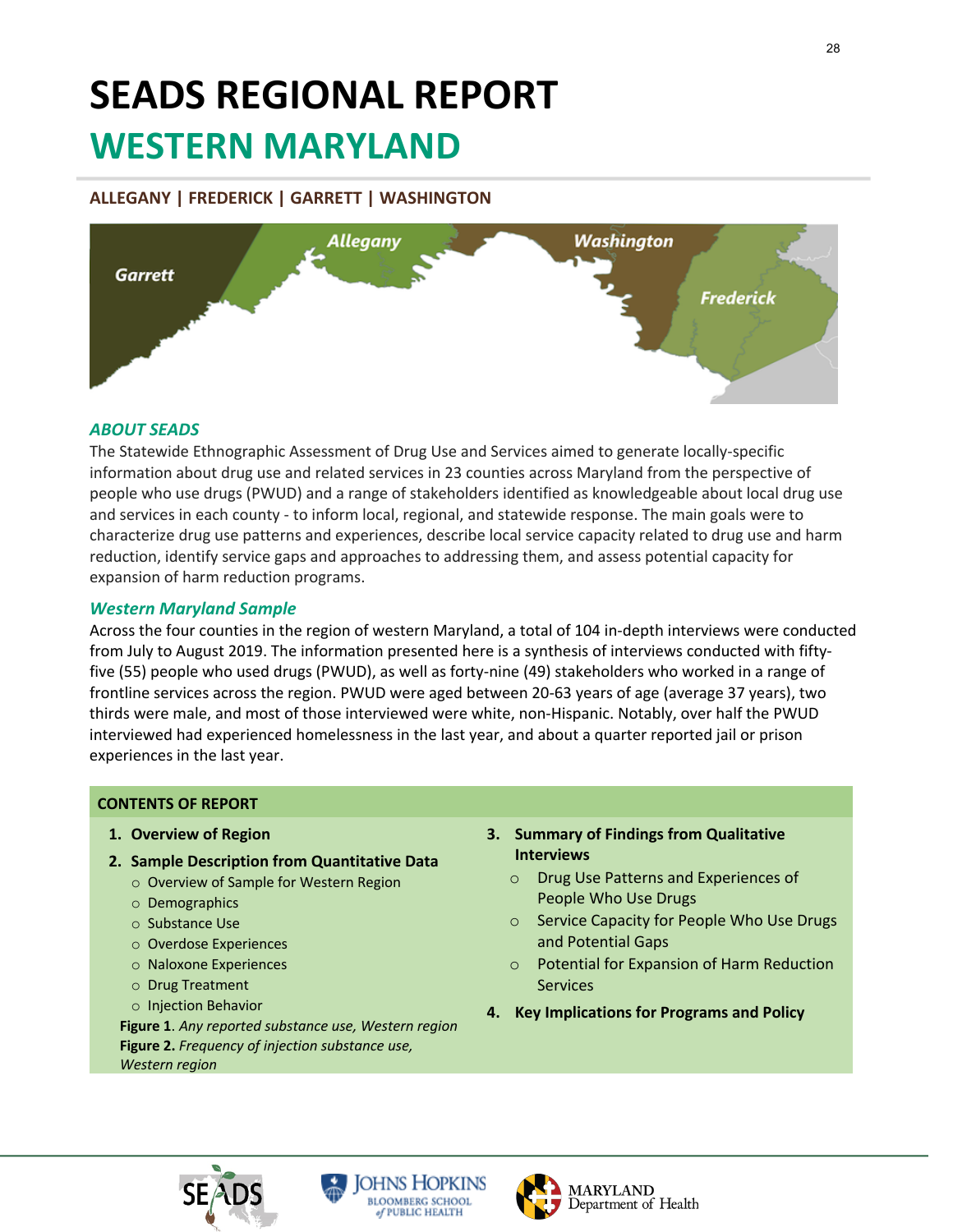### *1. OVERVIEW OF REGION*

**Western Maryland** is comprised of four counties: Garrett, Allegany, Washington, and Frederick. The region is bordered to the north by the Mason-Dixon line with Pennsylvania, West Virginia to the west and south, and with some parts of Frederick bordering Virginia and Montgomery county to the south. The eastern border of Frederick County is neighbored by Carroll County.

These four counties have a combined population of approximately 500,405 people. Frederick City, Hagerstown, Cumberland are the biggest towns in the region, with Oakland being the county seat for Garrett. Predominantly rural, Western Maryland is noted for its mountainous terrain, and the area is generally regarded as part of Appalachia. Western Maryland has a heavily agricultural economy. Frederick is the least rural of the four counties and also has a concentration of biomedical and biotechnology industries. There has been a steady decline in oil, gas, mining, and manufacturing industries in the region over the years, which has heavily influenced the high rates of unemployment and the number of individuals living below the poverty line.

### *2. SAMPLE DESCRIPTION FROM QUANTITATIVE DATA*

### *OVERVIEW*

Fifty-five people who used drugs (PWUD) from Western Maryland completed a qualitative interview between May and August 2019 (Table 1) and provided basic demographic characteristics. Additionally, all 55 PWUD also completed a brief supplementary survey that collected additional descriptive information about drug use behaviors and service utilization among the study sample. Below we describe characteristics of the overall study sample drawing on both sources of information.

### *DEMOGRAPHICS*

The age range of the fifty-five (55) PWUD who completed interviews was from 20-63 years (average 37 years). About two-thirds were male. Most of those interviewed were white, non-Hispanic. Notably over half the sample had experienced homelessness in the last year. About a quarter reported jail or prison experiences in the last year, and respondents reported relocating on average two times in the last 12 months.

#### *SUBSTANCE USE*

When asked to describe what substances they used in the last 12 months (**Figure 1**), the majority of PWUD reported smoking crack cocaine at any frequency (n=38, 72%). Other most commonly reported substances by any route of administration were included tranquilizers (n=34, 63%), cocaine (n=32, 60%), painkillers (n=31, 57%), and heroin (n=27, 40%). Of the 38 (70%) who reported injecting substances in the last 12 months (**Figure 2**), almost two-thirds reported injecting heroin daily or more frequently (n=23, 61%). One-quarter also reported injecting fentanyl daily or more (n=9, 24%).

### **Table 1 - PWUD Demographics, Western Region (n=55)**

| <b>Variables</b>                            | <b>Frequency</b><br>(% or SD)  |
|---------------------------------------------|--------------------------------|
| Age (yrs)                                   | <b>Average Age</b><br>(yrs) 37 |
| 18-29                                       | 14 (25.5%)                     |
| 30-39                                       | 22 (40.0%)                     |
| 40-49                                       | 13 (23.6%)                     |
| 50-59                                       | $5(9.1\%)$                     |
| $60+$                                       | 1(1.8%)                        |
| Gender                                      |                                |
| Male                                        | 34 (61.8%)                     |
| Female                                      | 21 (38.2%)                     |
| <b>Race and Ethnicity</b>                   |                                |
| White, Non-Hispanic                         | 47 (85.5%)                     |
| Black, Hispanic and<br>Non-Hispanic         | 8 (14.5%)                      |
| Sexual Identity                             |                                |
| Heterosexual or<br>Straight                 | 51 (93%)                       |
| Other sexual identity                       | 4 (7%)                         |
| Homelessness in last 12 months              |                                |
| No                                          | 24 (44%)                       |
| Yes                                         | 31 (56%)                       |
| Jail or prison experience in last 12 months |                                |
| No                                          | 40 (74%)                       |
| Yes                                         | 15 (26%))                      |
| Average times moved<br>in last 12 months    | 2.1                            |





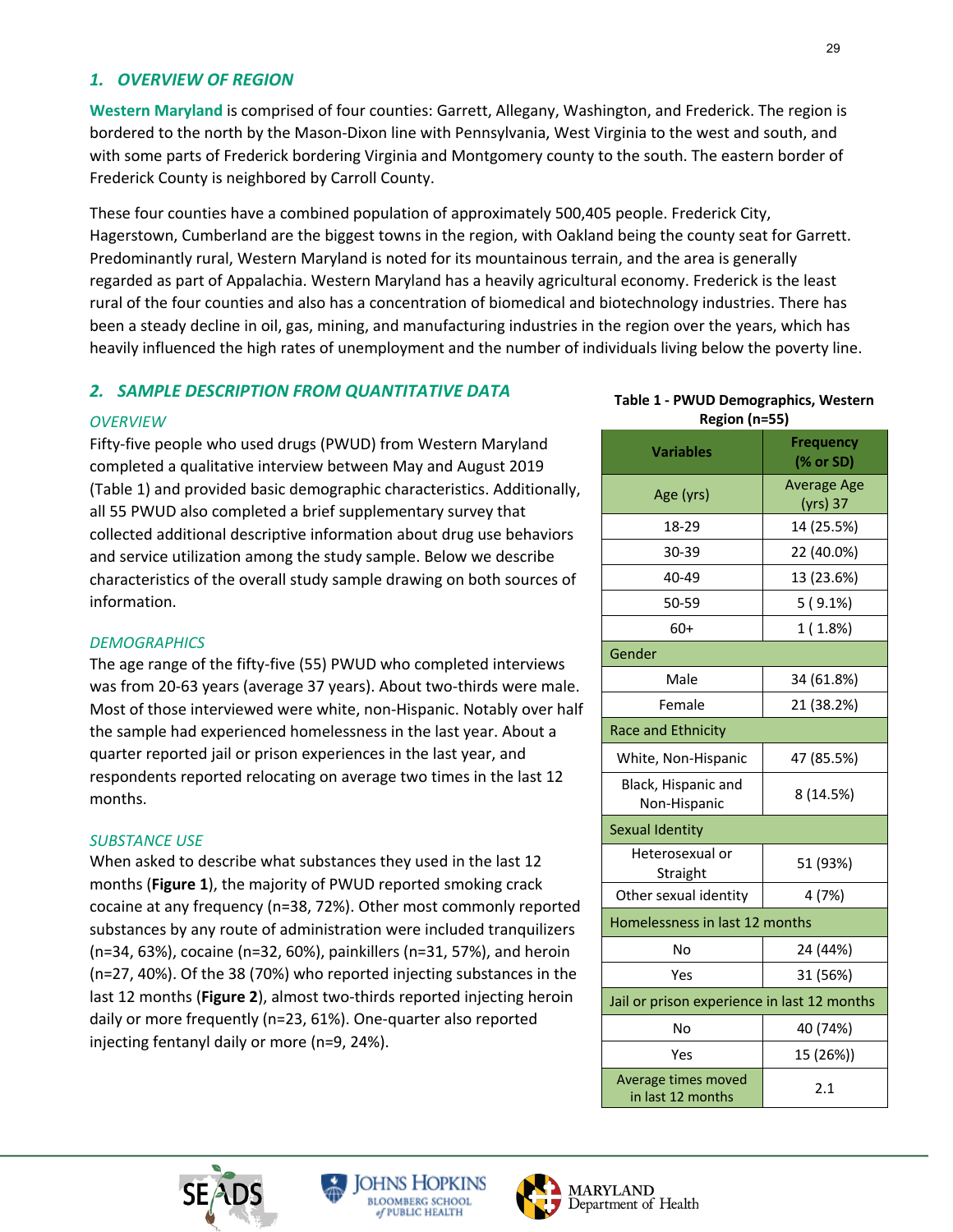### *OVERDOSE EXPERIENCES*

Among respondents, 57 percent (n=31) reported having experienced at least one overdose in their lifetime. Of these, just under half (n=15, 48%) reported experiencing overdose in the last year, with an average of 1.5 overdoses per person in the last 12 months (range: 1-4). Most (n=45, 85%) reported that they had ever witnessed another person overdose, the majority of which occurred within the last 12 months.

### *NALOXONE EXPERIENCES*

Every respondent (55, 100%) had heard of naloxone (brand name Narcan®). Two thirds (n=36, 69%) reported receiving a supply of naloxone in the last 12 months, and just under half (n=23, 44%) report regularly carrying a supply with them. Most respondents were aware of the Good Samaritan laws (n=49, 94%), though onethird thought you could hurt someone if you administered naloxone when they did not need it (n=18, 35%). Of those who reported seeing someone else overdose in the last 12 months (n=31), 52 percent (n=16) reported that they administered naloxone to that individual.

### *DRUG TREATMENT*

Drug treatment experiences were common among respondents. Most PWUD surveyed reported ever having accessed some form of treatment for substance use dependence in their lifetime (n=46, 90%), and 80 percent (n=36) had accessed treatment in the last 12 months. The high rates of engagement in drug treatment for substance use dependence reported by our respondents likely reflects our sampling strategies, as recruitment efforts were centered around organizations interacting with PWUDs locally. Of those who reported recent treatment (within the last 12 months), most participants reported attending drug treatment programs in an inpatient (n=22, 61%) or outpatient (n=16, 44%) setting. Just under half reported receiving buprenorphine (n=15, 42%) and several reported accessing detoxification programs (n=11, 31%). Many also reported participating in a support group related to drug use cessation (n=20, 56%). These treatments were not exclusive.

### *INJECTION BEHAVIOR*

One-third of respondents (n=17, 33%) reported ever having accessed a syringe access or needle exchange program. Among those reported injection drug use in the 12 months (n=38), half reported "Often" (n=8, 21%) or "Always" (n=13, 34%) using a new sterile needle; thus, almost all (n=33, 87%) had received new sterile syringes in the last 12 months; most of these were obtained directly from pharmacies (n=20, 61%) or needle exchange programs (n=9, 27%).





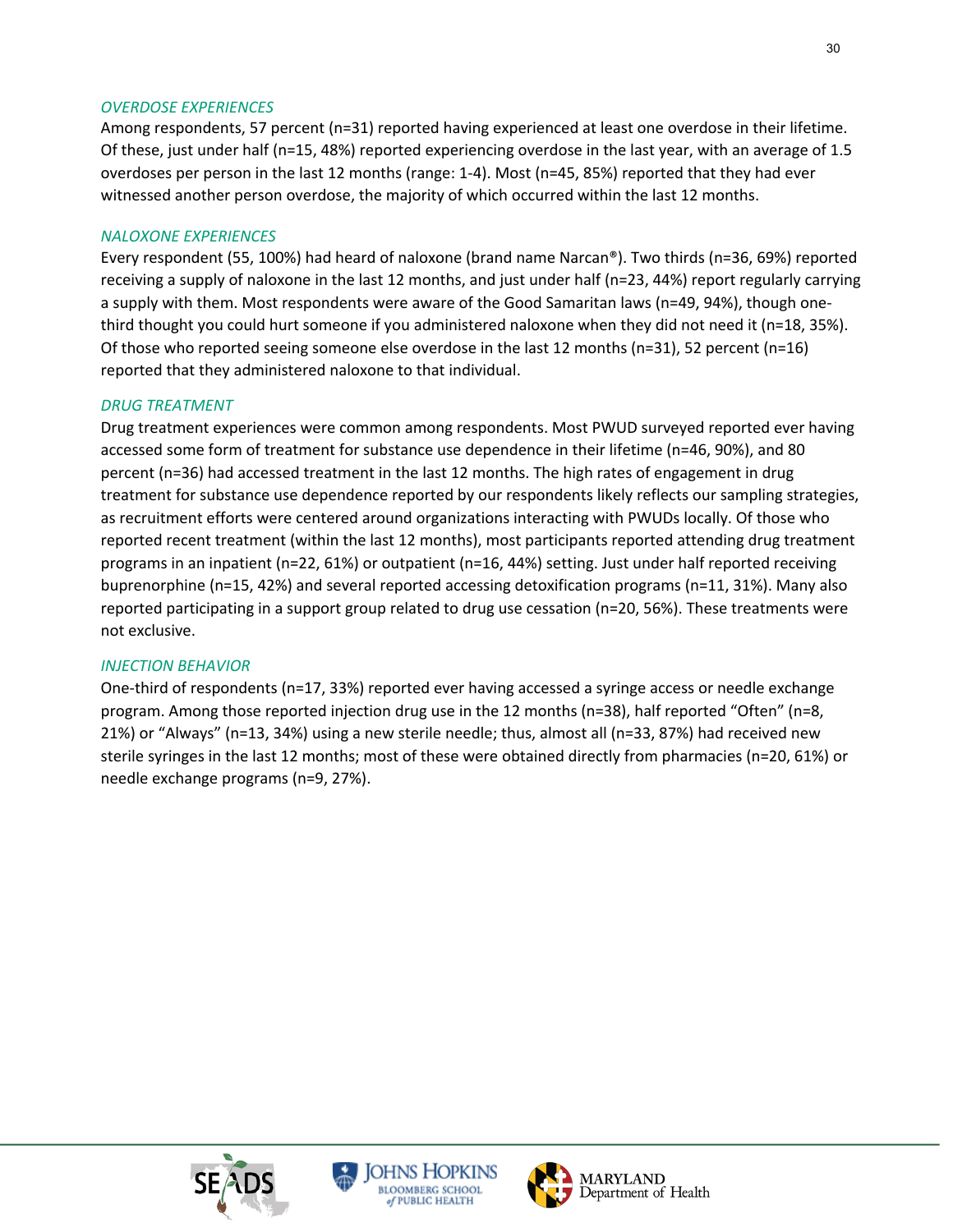

*Figure 1 – Any reported substance use, Western region (n=55)* 



*Figure 2 – Frequency of injection substance use, Western region (n=38)* 





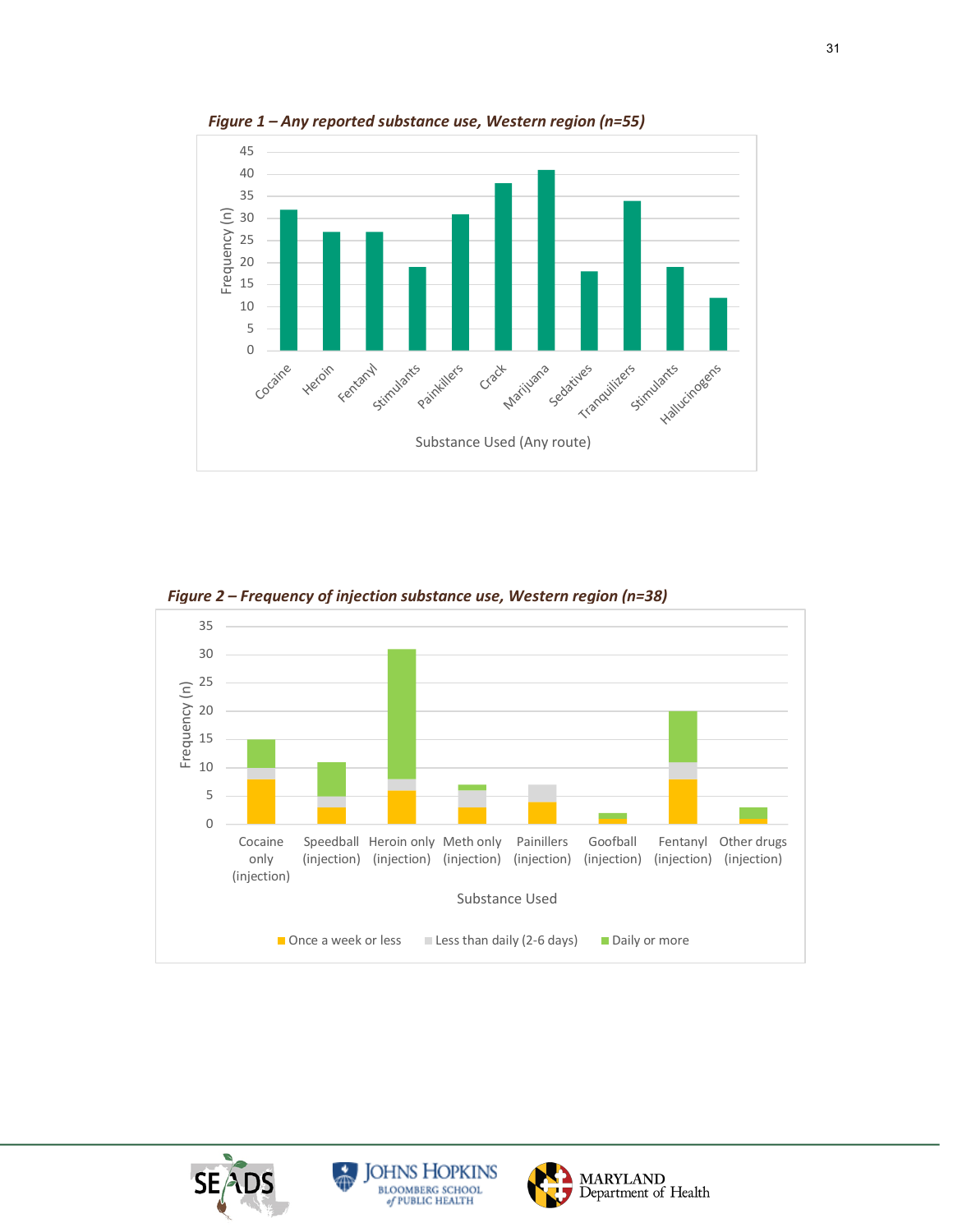# **WESTERN MARYLAND**

# **3. SUMMARY OF FINDINGS FROM QUALITATIVE INTERVIEWS**

# *Drug Use Patterns and Experiences of People Who Use Drugs*

The most commonly used drugs in the region included crack cocaine, and opioids such as painkillers, heroin and fentanyl. Other drugs that could be found in the region included methamphetamine, tranquilizers, sedatives and benzodiazepines.

Most respondents were polysubstance users, with few differences within the region. In the eastern part of the region, there was a rise in the use of K2/Spice, especially in Frederick County. Further west, there was more use of crystal meth. Particularly in Garett county, methamphetamine appears to have surpassed the use of heroin, which was typically the main drug of choice, as reported both by stakeholders and PWUD:

*"It's different than any other county, because a lot of people changed the market, because it used to be heroin up here. And then six years ago I meet a dude at these apartment complexes, and he brings out some crystal and is like, this is going to change everything."* — *PWUD (Male, 30s)*

Throughout the whole region, fentanyl had been on the rise in recent years. PWUD and stakeholders described fentanyl as a standalone drug as well as seeing other drugs being laced with it:

> *"And that Fentanyl shit is getting into all of our drugs. And I've actually overdosed on K2 and went to the ER and the doctor asked me if I had a Fentanyl habit and I said, "Absolutely not." And he's like, "Well, you had high levels of it in your system," and I said, "Well, that would explain why I fell out because I smoked a blunt of K2 and when I come to, here I am." — PWUD (Male, 40s)*

In terms of who was using drugs in the county, there were a wide range of ages, socio economic backgrounds, race and gender. A common element among PWUD was that many were affected by a range of mental health co-morbidities, including depression, anxiety, bipolar, PTSD, as well as instances of trauma, grief and abuse. In the region*,* there were three common narratives around drug use initiation. The first were those individuals who started using drugs at a young age with their family and relatives. The second group was mostly made up of women, who described being initiated into drug use, and coming back to it, through their romantic partners. The third group were those individuals who described starting their opioid use when prescribed pain pills, then transitioning into heroin or other illicit opioids. Their transition from pain pills to heroin was due to the withdrawal of medical insurance, affordability, and wider availability. As mentioned by one PWUD:

"Then that's when I got into the heroin scene, and ever since then, it was always, why buy a pain pill when you can get twice as much heroin for twice as not being that not expensive. It's cheaper." *–PWUD (Male, 40s)*

Apart from these main narratives, individuals talked about two other factors which increased drug use in the region: the first was increased poverty resulting from economic shifts; the second was the lack of recreational activities for young people, particularly in the more rural areas. A stakeholder described it as follows: *"Poverty and shift in local economy have contributed to the increase in drug use. Everybody knows that, you know, when you don't have a lucrative way to make income that drugs and other illegal activities flourish in those environments." –Stakeholder*





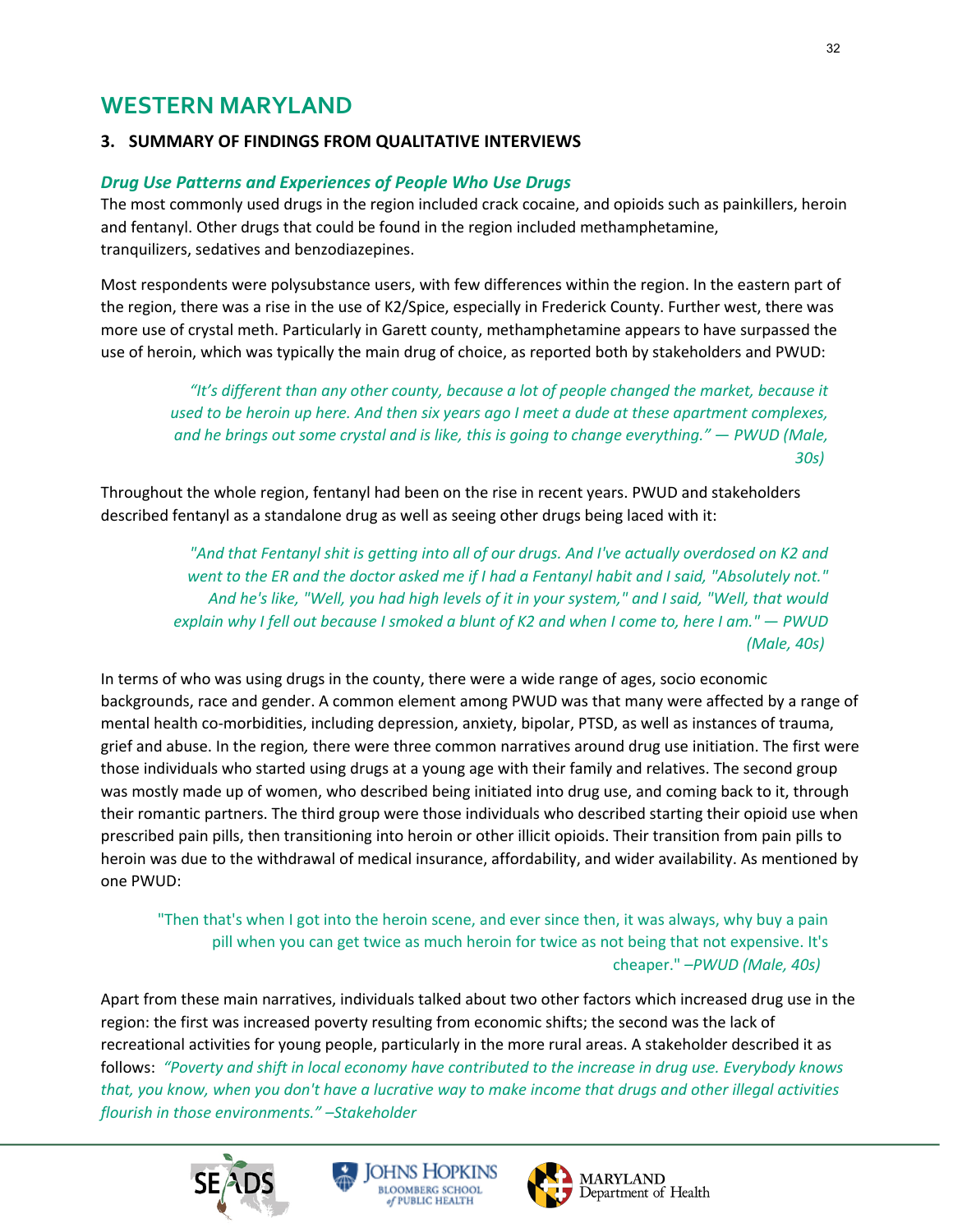In Western Maryland drug use occurred mostly in private spaces such as homes or hotels, which may lead to underestimates of the scope and magnitude of drug use in the county. As mentioned by a service provider:

"Secluded. It's not really about in the open. So sometimes people don't feel like it's really that big of a problem. We... know the type of problem we have. I get non-fatals. I get fatals. I get those reports. And it's not going nowhere. If anything, it's increasing a little bit or stabilizing but stabilizing is way above zero." *–Stakeholder*

This "hidden" use may be due to high levels of stigma, which play a distinct role in the experience of PWUD in these rural communities where there are close, social networks and small communities.

"If everybody's stereotyping us and making us feel a certain type of way-- and the people with money, because they don't wanna be looked at like they look at us, so they hide. In the meantime, their addiction becomes worse, and then they end up losing their families, their kids." –*PWUD (Female, 30s)*

While people still described travelling to Baltimore City, Philadelphia and New York to buy their drug supply, there were now more instances where people described getting their drugs locally. Drugs were increasingly available in the region, particularly in Hagerstown and Frederick (city). Of particular note was the diminishing prevalence of heroin in the western part of the region, where the price has increased drastically, and quality has decreased. In this part of the region, methamphetamine supply has grown and was available locally, coming in from West Virginia or being produced locally.

# *Service Capacity for People Who Use Drugs*

While services available for PWUD have expanded in recent years, there was still little availability in certain parts of the region. The majority of services were centralized in the bigger towns like Frederick, Cumberland and Hagerstown, with significant gaps in rural areas.

In terms of in-patient treatment and longer-term care, the majority of PWUD in the region had to go either to Frederick or Allegany counties. Historically, people in Washington county sought treatment in other counties in the state, including the two mentioned above, but more recently there had been an increase in treatment options available in-county. People in Garrett County were still having to travel across state and county lines for inpatient treatment facilities, due to a lack of availability in the county.

Outpatient services were more readily available, including IOP, peer recovery, individual and group counseling, dual diagnosis services, and MAT services, varying slightly from county to county. Overall, there were less services the further west in the region and the more rural the landscape.

One of the services that appeared to be growing within the entire region was the presence of peer recovery specialists, both in health departments, as well as in other services, such as emergency rooms and harm reduction programs. This was particularly relevant, as many PWUD mentioned the value of the social and material support provided by others in recovery who understood the lived experience of drug use. To this end, there was an effort being put in by the local health departments to include both the opinions of peer recovery specialists and of PWUD, through different and innovative means. At the same time however, peers in recovery continued to be vastly underrepresented, undervalued and underpaid as professionals and there was a high rate of burnout and turnover.





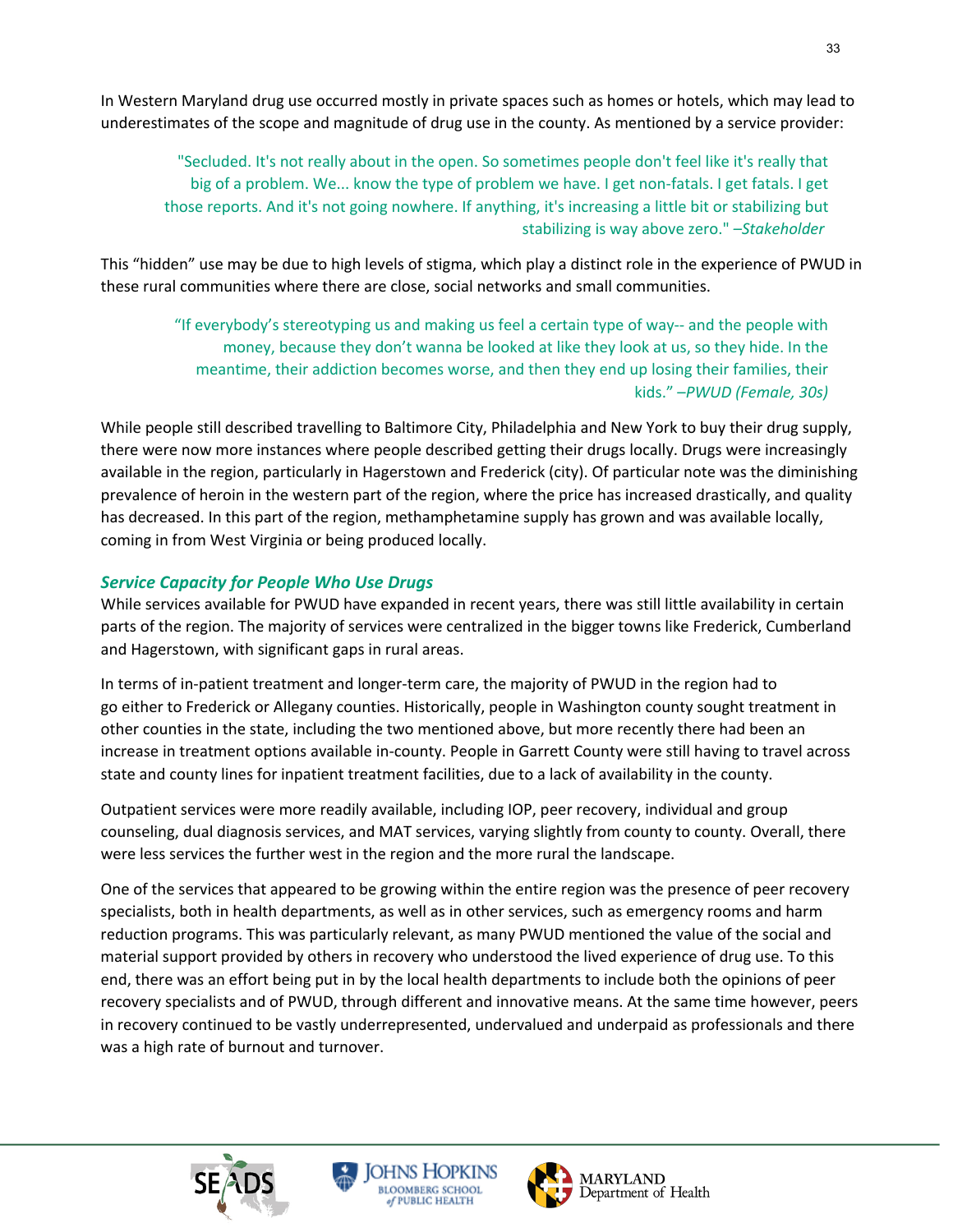### *Service Gaps For People Who Use Drugs*

In all of Western Maryland, there was a need for social services geared towards particularly vulnerable populations, including women and men with children, family members of PWUD, and those with severe mental health diagnoses and other medical challenges.

"There are such things as halfway houses where women can take their children. I've never heard of, in the country, a halfway house where a man can take his children. . . . At times in my journey, when I've gotten clean and she's using, [I've] been a single father with two kids . . I had to choose to go home after treatment because there was nowhere, I could take my kids. It just doesn't exist. With all the overdoses and whatnot, there are a lot of single fathers –more single fathers these days then there were." –*PWUD (Male, 30s)*

Additionally, there was also a need for drug treatment facilities that accommodate PWUD using MAT, those with legal charges, and those with outstanding debts.

Overall in the region, there were few inpatient services and long waitlists and gaps for people with Medicaid or certain types of insurance. Related to treatment services and one of the main gaps mentioned both by stakeholders and PWUD were the lack of crisis response and stabilization support and detoxification programs. Generally, the need for services was far above the capacity of the current services available throughout the region. As described by one PWUD:

> "There's only I think three detox beds in our hospital right now, and it's very hard to get in there. You have to go in there and tell them you're literally suicidal." –*PWUD (Female, 30s)*

Similarly, a service provider in another part of the region mentioned:

"I mean, we have to manipulate the system to some extent sometimes to get people in crisis off the streets and that's whether they go to the hospital and say they're going to kill themselves and get booked in the psych ward for 72 hours only to say, "I wasn't going to kill myself. I'm detoxing. I need meds."...so, some days it comes down to the point where you got to lie to get the help you need and I don't go around telling people to lie, but I also don't like people dying and so sometimes we got to bend the rules to get people the help they need and it's sad." *– Stakeholder*

Another existing gap was the lack of transitional services from inpatient treatment into the outside world. PWUD described that it was too hard to go from the highest level of care directly to public life. They needed a plan after they finished at treatment centers, and treatment centers should institute a more gradual transition/ step-down process for people to slowly transition into living on their own drug free. This should include job trainings and connections to employers/community, referrals for IOP and help getting into transitional or long-term housing.

"It's great to complete the program but if you don't have anywhere to go you're going to go right back to--luckily I have family that supports me, but a lot of people don't have that and they end up going back out on the street or going back to an ex-that's toxic and they start using, and it's like they just did all that work for nothing because there's no aftercare for places like this... there needs to be some type of transitioning program where you can get housing and a job once you're released from here for people who don't have family to go to." –*PWUD (Female, 30s)*

Stakeholders and PWUD throughout the county mentioned the substantial need for treatment-related housing options such as halfway houses and sober living units. Frederick was the county with the most





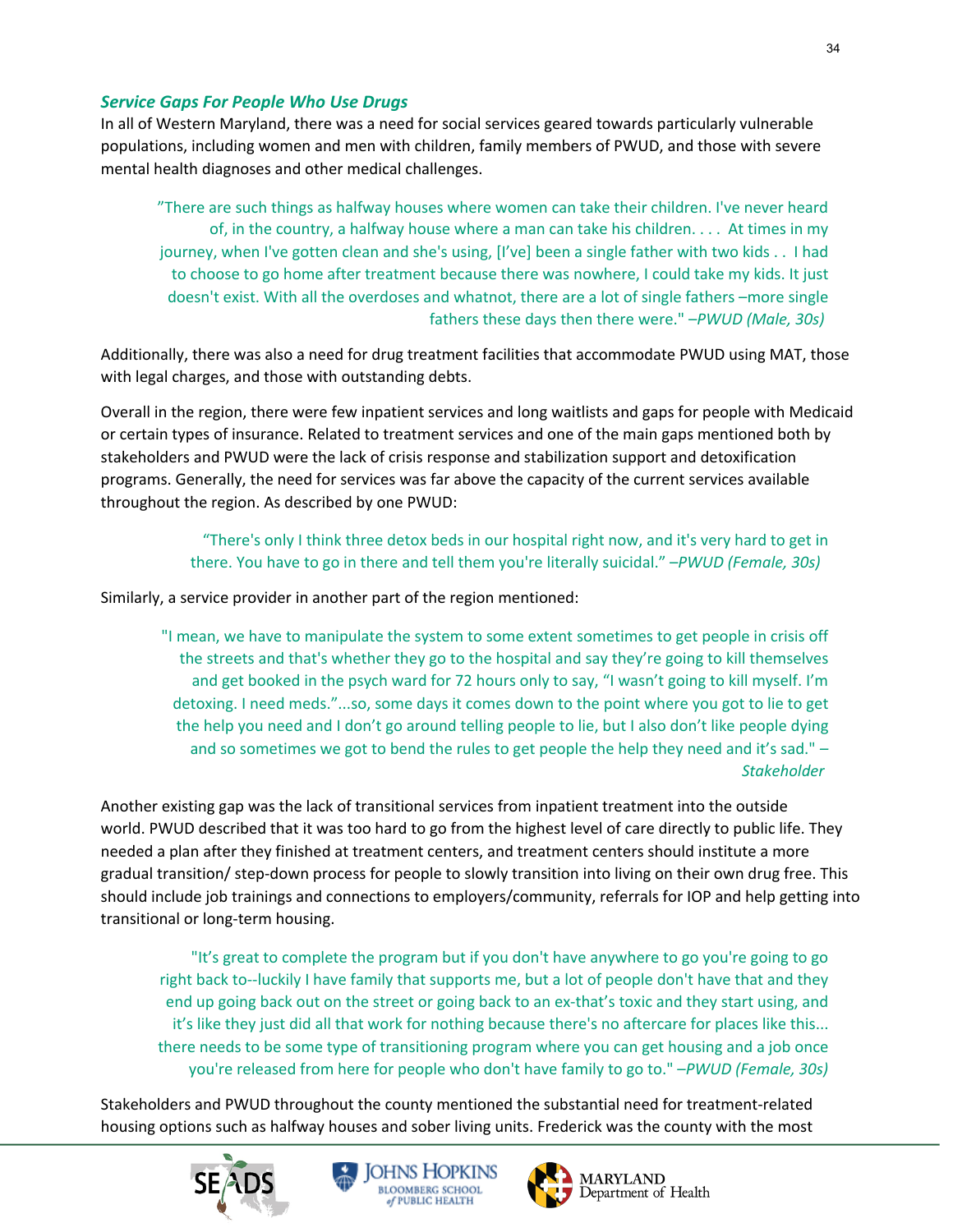availability of halfway houses or sober living houses, while other counties like Allegany had very few. In Allegany, there were only two transitional housing programs, one of which required religious participation. For those looking to transition into regular housing, affordability was also an issue, leading to high rates of homelessness.

# "It's not enough to a have a 16-bed house, in the whole county that's impoverished, and our homeless population is huge." *–Stakeholder*

Adding to this is the lack of homeless shelters. In Garrett, for example, there was only one homeless shelter, and this only served female survivors of domestic violence (though this type of housing was very much needed). Finally, related to housing, PWUD and stakeholders expressed a need for places where adults in recovery could spend time together in a safe space, as well as resources to prevent youth from using drugs.

Given the rural nature of these counties compared with the geographic availability of services, affordable and available transportation was an issue specific to Western Maryland. As mentioned previously, the availability of services and the majority of outpatient or MAT services were found mostly in the few large towns. PWUD, particularly those persons who lived in outlying parts of the county faced transportation issues, which could result in them not receiving treatment or care.

"There's no reliable transportation. If you get a cab \$10 one way, most likely, unless you're in the city limits. There's no work in the city limits. So that's not even a thing. If you go from the city to the county, again, \$10 one way. Twenty dollars a day for transportation. And you make \$10 an hour so you're talking a quarter of your paycheck is going to your cab fare, that's before taxes" *–Stakeholder*

Another issue that may be more prominent in this region was the presence of stigma. Stigma towards PWUD and those on MAT in Western Maryland, particularly further west, continued to be a big barrier for treatment and access to services. Even when services were available, PWUD often did not feel comfortable accessing them. As one PWUD said:

"Even if they were a full-blown addict, they're not going to admit that because that stigma is attached to it and they would rather suffer in silence than have that stigma attached to them, "I don't want to be that drug addict," you know? And so, I think that goes the same for the whole community. You don't want that name especially [because] we are a very small community, everybody's kind of related in that area, . . . and then everybody's like, "I'd rather just not, I'd rather not ask for the help, I'd rather just suffer because at least if I suffer, nobody else knows what's going on." And so, it's sad but I do, I really do think that the opinions of others do affect people seeking out for treatment." –*PWUD (Female, 30s)*

PWUD reported experiencing stigma and discrimination at pharmacies and medical services, as well as by law enforcement. PWUD and stakeholders say they had seen a rise in the disease model narrative, commenting that although more people were talking about drug use, the lack of investment in treatment programs to the scale of responses to other health problems reinforced drug use as uniquely stigmatized and de-prioritized:

"And we want to say as a country, "Well, addiction is like any other disease. It should be treated like cancer or diabetes." That's all bullshit. That's lip service. That's not treated like that at all. Try to get treatment. You ain't getting it. Try to get treatment in a-- you look at those commercials, Cancer Center Treatments of America. You feel like you're going to Duke





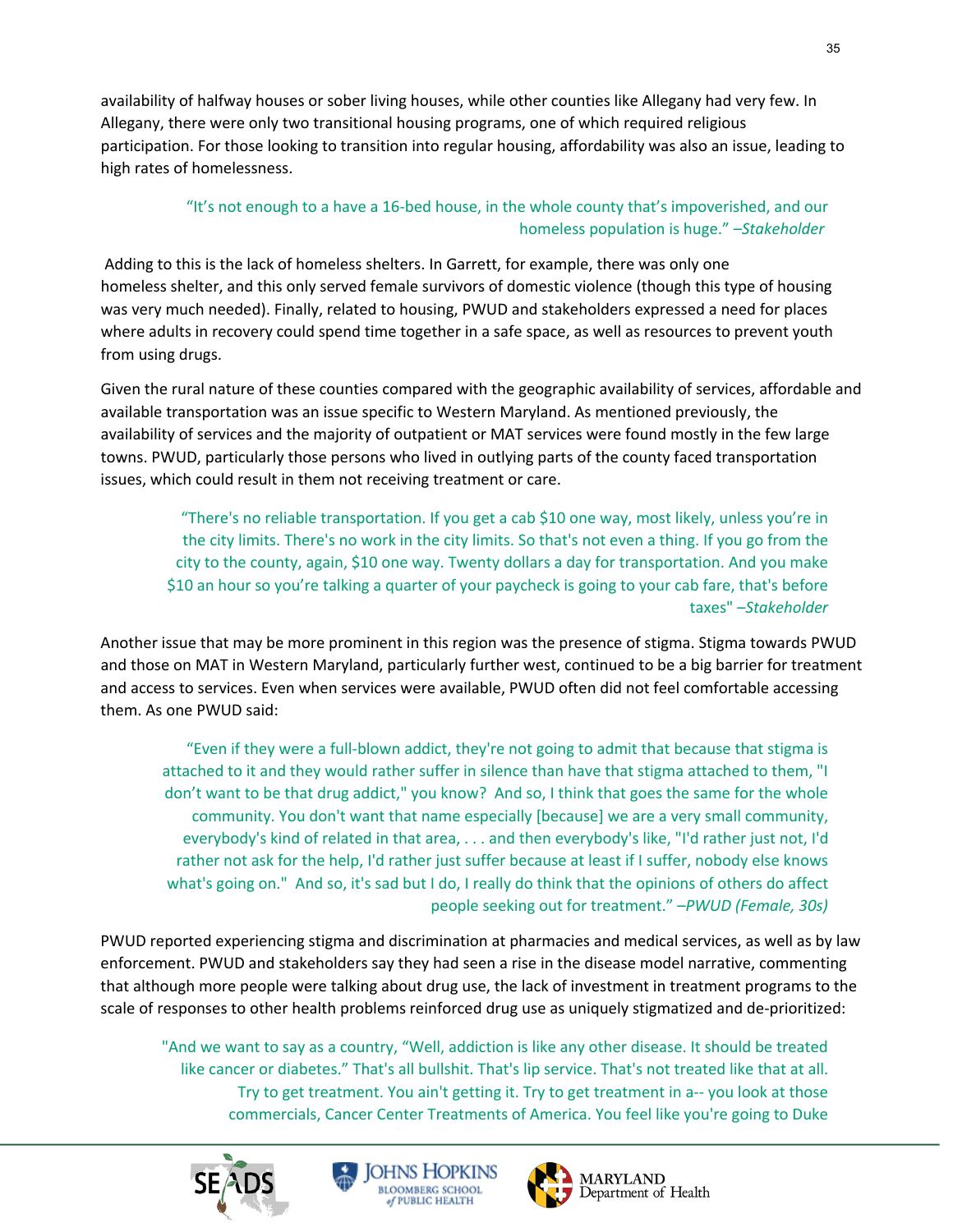# University for treatment. Do you see anything like that addiction? There's none." *– Stakeholder*

This stigma led PWUD to cross county or sometimes state lines to seek treatment at MAT clinics or to avoid accessing harm reduction services for fear of being recognized by other community members or law enforcement. People were hesitant of places where they had to talk to multiple people and share personal information. Many individuals discussed how there was an added layer of stigma from peers in small towns and communities, where "everybody knows everybody".

# *Potential For Expansion Of Harm Reduction Services*

There was considerable room for growth in harm reduction services in the Western region. Efforts to provide existing harm reduction services have been well received by PWUD, although negative attitudes and misinformation about the scope and benefits of harm reduction services persisted. People in Washington County reported increasing awareness of Harm Reduction and integrating related trainings and resources across the county and there was some similar feeling in Frederick as well. More generally across the region, community members and some stakeholders perceived harm reduction initiatives as enabling drug use. These attitudes among the general public about drug use and PWUD may interfere with efforts to expand harm reduction services. As mentioned above, when services did exist, people may be afraid to access them because of stigma and a fear of being recognized or persecuted by law enforcement.

In terms of Syringe Services Programs (SSP), these were only available in Frederick and Washington counties, where they were well liked by PWUD, although there was a need to increase availability, advertising and outreach, as many individuals were still not aware of the programs. Additionally, SSP could be improved with more coordination between health departments and law enforcement, as PWUD were still being stopped and charged with paraphernalia charges. In Garrett and Allegany there was a clear need for better access to sterile syringes. As mentioned by a stakeholder:

# *"So many of my clients will say is that by the end they're bending the needle tips out themselves, reusing them with six other people for a week trying to make them last, blowing out their veins and all because they don't have access to another needle which is just insane." –Stakeholder*

In Garrett, social networks for accessing unused needles existed among PWUD and these could be built upon for future harm reduction expansion efforts. In Allegany, there was interest in an SSP among respondents but some concerns about ensuring law enforcement protections if implemented. For existing programs, as well as for new ones, it seems key to think about a mobile component, especially to reach those in more rural populations or those without access to transport.

Related to SSPs is the implementation of the Good Samaritan Law. Throughout the Western region, the law was reported to be not applied properly, increasing the fear of prosecution when considering calling 911. In some instances, PWUD were hesitant to call 911 when witnessing an overdose due to concerns about search and seizures, which had occurred in the past.

*"Law enforcement will disregard the no search and seizure. […] The clients are like 'okay, so even if I'm not going to get charges now, I still have all this hassle and I still have the local cops think I'm giving them a hard time.'" –Stakeholder*

PWUD also feared becoming targets for law enforcement if identified by first responders during an overdose call. In relation to the Good Samaritan Law, there was opportunity for greater education since not all PWUD were aware of its existence.





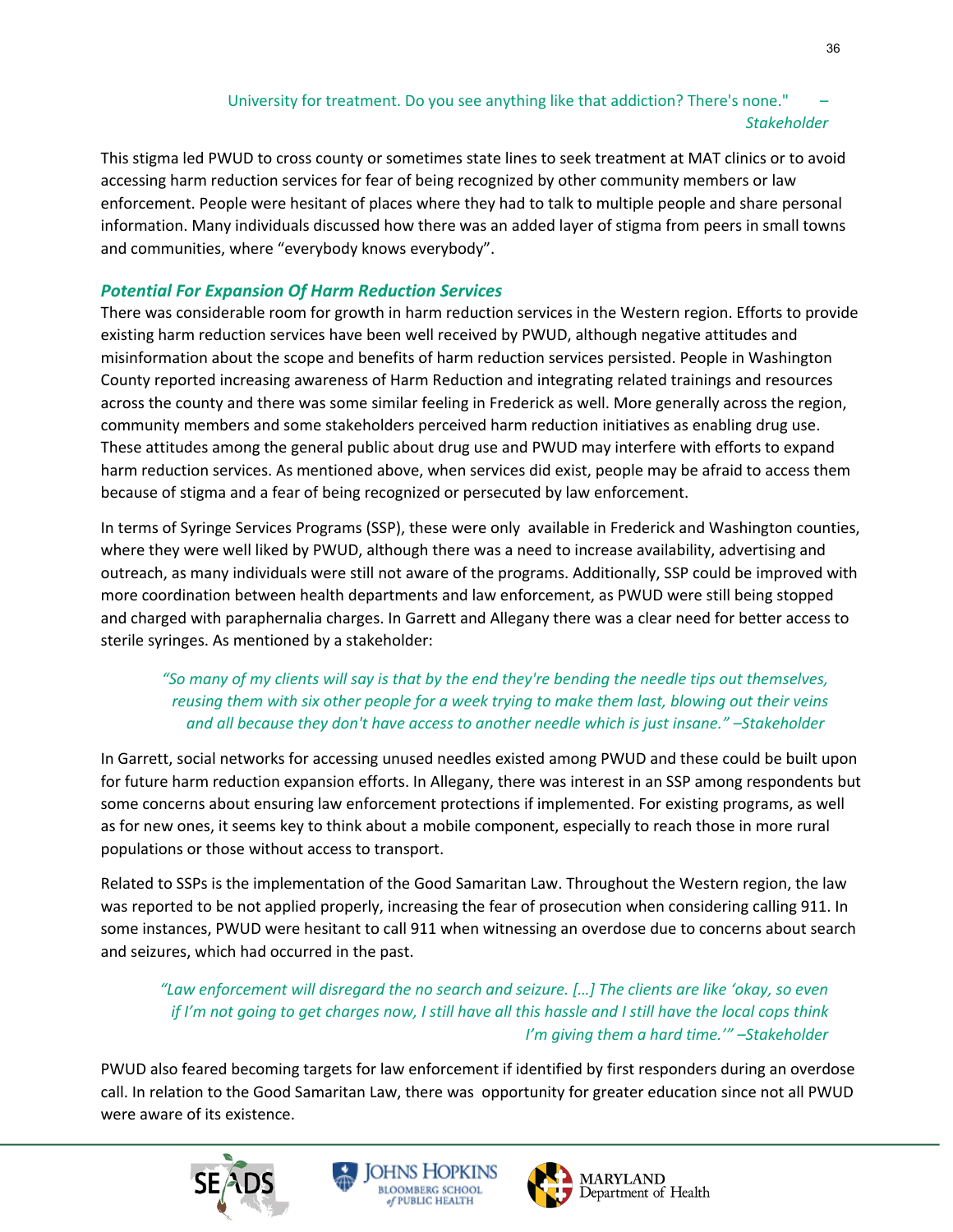Naloxone was mostly supported throughout the region, provided by health departments, through pharmacies and at drug treatment facilities. Washington County had the most inconsistent presence of naloxone due to a perception that PWUD had to go to trainings in order to access it.

Medication Assisted Treatment (MAT) was available throughout the region, although it lacked effective counseling, did not address non-opioid drug use, lacked critical oversight, and was still stigmatized by stakeholders and the general population in the region.

# *"It was always odd to me not to press counseling. Like to get clean from that kind of stuff that they would definitely want to press counseling."* –*PWUD (Female, 20s)*

Commonly reported additional drug use among people receiving MAT contributed to stigma against MAT. Stakeholders noted that this was often a result of improper dosing leading to those in treatment experiencing withdrawal symptoms. While there were many MAT clinics in the eastern parts of the region, particularly methadone clinics, there was not enough MAT in Garrett. This, plus the higher levels of stigma around MAT in the county forced people to have travel into Allegany.

# **KEY IMPLICATIONS FOR PROGRAMS AND POLICY IN WESTERN MARYLAND**

This section highlights considerations and ideas about next steps related to key findings for the Western Maryland region based on analyses of study data, specific recommendations from study participants, and collaborative discussion of study findings with health department teams across the Western, Central, and Eastern regions. Based on the above Regional data, which is a combination of findings from both people who use drugs and frontline stakeholders, we identified the following key considerations for next steps:

# **Drug Use Patterns and Experiences**

Mobility across counties and local states (e.g. West Virginia and Pennsylvania) fosters access to drugs, resources, services, and knowledge

- $\triangleright$  There is a need for further attention to how geographic mobility among PWUD for drug use and services fosters social relationships, awareness of ideas and programs, distribution of resources, and potential disease transmission across the state.
- $\triangleright$  Peer interventions and other PWUD capacity building approaches across counties could help build on local knowledge and willingness to assist one another and enhance PWUD engagement in program design, implementation, and dissemination of information.

Some shifting and emergent drug use trends; coupled with fentanyl presence across drug types

 $\triangleright$  A broader approach to communicating and engaging with PWUD about drug availability, quality, and emergent risks, such as the "Bad Batch" notification systems in place in other jurisdictions, could be useful if implemented with strong privacy protections in place.

Mental health, trauma, and experiences of stigma were key threads throughout. Descriptions of drug use initiation and trajectories highlighted the role of prescription drugs, mental health challenges and trauma across the life course, and intergenerational drug use.

- $\triangleright$  More integration of mental health counseling and trauma-informed care across all social and drugrelated services could be extremely valuable and is highly desired by PWUD.
- $\triangleright$  Further attention to family dimensions of drug use may be useful, and in some cases could be a source of support that could be reinforced and enhanced within treatment programs and other service provision.





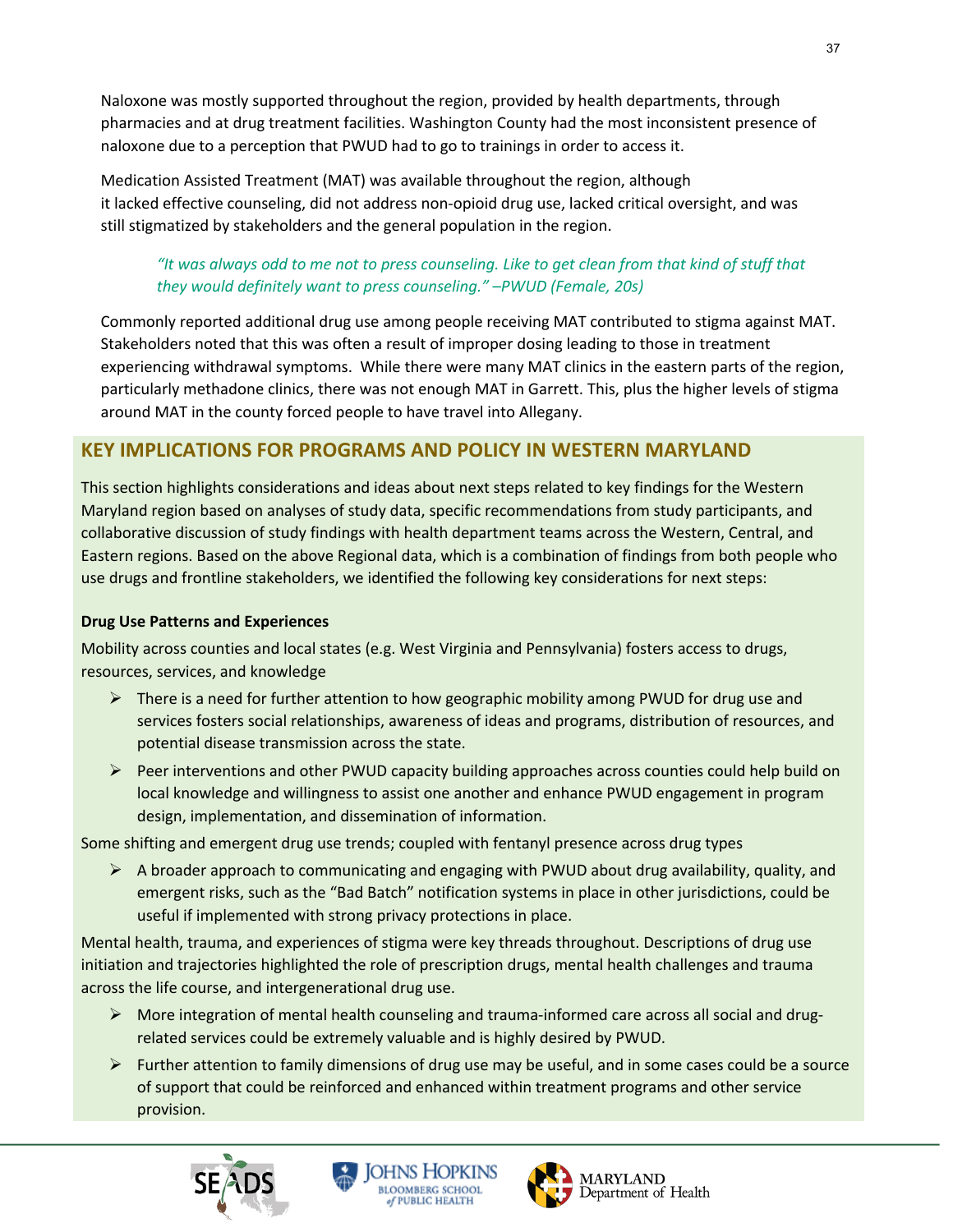$\triangleright$  Greater awareness of the complexity and social dimensions frequently underlying drug use trajectories may help enhance community understanding of PWUD lived experience and potential points for early intervention and support.

Experiences with stigma were ongoing challenges and barriers to service engagement. Many front line and first responders were experiencing strain and additional challenges in navigating public health and public safety priorities in local drug use response. Simultaneously, PWUD reported ongoing and increasing negative treatment in the context of law enforcement and healthcare experiences.

- $\triangleright$  Further training and opportunities to enhance dialogue among public health, drug treatment, law enforcement, and PWUD and continuing to build and foster interdisciplinary partnerships and collaboration between public health, law enforcement may help to reduce stigma and barriers to PWUD engagement.
- $\triangleright$  There is a need for targeted stigma reduction related to drug use and MAT in health and service settings as well as support for health, EMS, and service providers.
- $\triangleright$  Community stigma reduction related to drug use and MAT may help reduce barriers to PWUD engagement, disclosure, and service utilization, as well as social isolation and lack of social support for drug use cessation.

# **Service Capacity for PWUD and Related Gaps**

Peers were broadly considered invaluable resources across local service landscapes given their shared lived experiences with PWUD and awareness of strategies to connect to holistic service needs.

 $\triangleright$  Continuing to support and enhance the roles of peers through multiple formal and informal mechanisms could be a key strategy for enhancing relationships with PWUD, particularly with attention to implementation considerations and burnout prevention.

Availability of different types of treatment varied dramatically across counties and across regions.

 $\triangleright$  There is a continued need to address critical gaps in treatment availability across counties and across geographies within counties and to foster PWUD awareness and linkage to programs in ways that meet unique and complex competing needs.

MAT programs were commonly described as a critical part of the available treatment landscape and many noted increased availability in recent years as a positive development.

 $\triangleright$  MAT is a valuable part of increased access to treatment in most counties but requires attention to implementation variability and concomitant mental health challenges among PWUD that can compromise treatment success. Elements of patient-centered care may also be useful, e.g., asking MAT patients regularly how they feel about their dose.

Transportation was commonly described as a key barrier to services among PWUD and those engaged in drug treatment programs.

Ø Transportation is a critical barrier to service access, particularly for PWUD located outside of highdensity areas. Outreach based programs, mobile resource centers, and one-stop holistic service providers were all described as helpful for mitigating these challenges.

Housing and employment challenges were frequently cited as multifaceted barriers and competing challenges for PWUD and those in recovery.

 $\triangleright$  Housing and employment instability create additional challenges for PWUD and those accessing services. Programs that integrate substance use needs with housing and employment supports as well





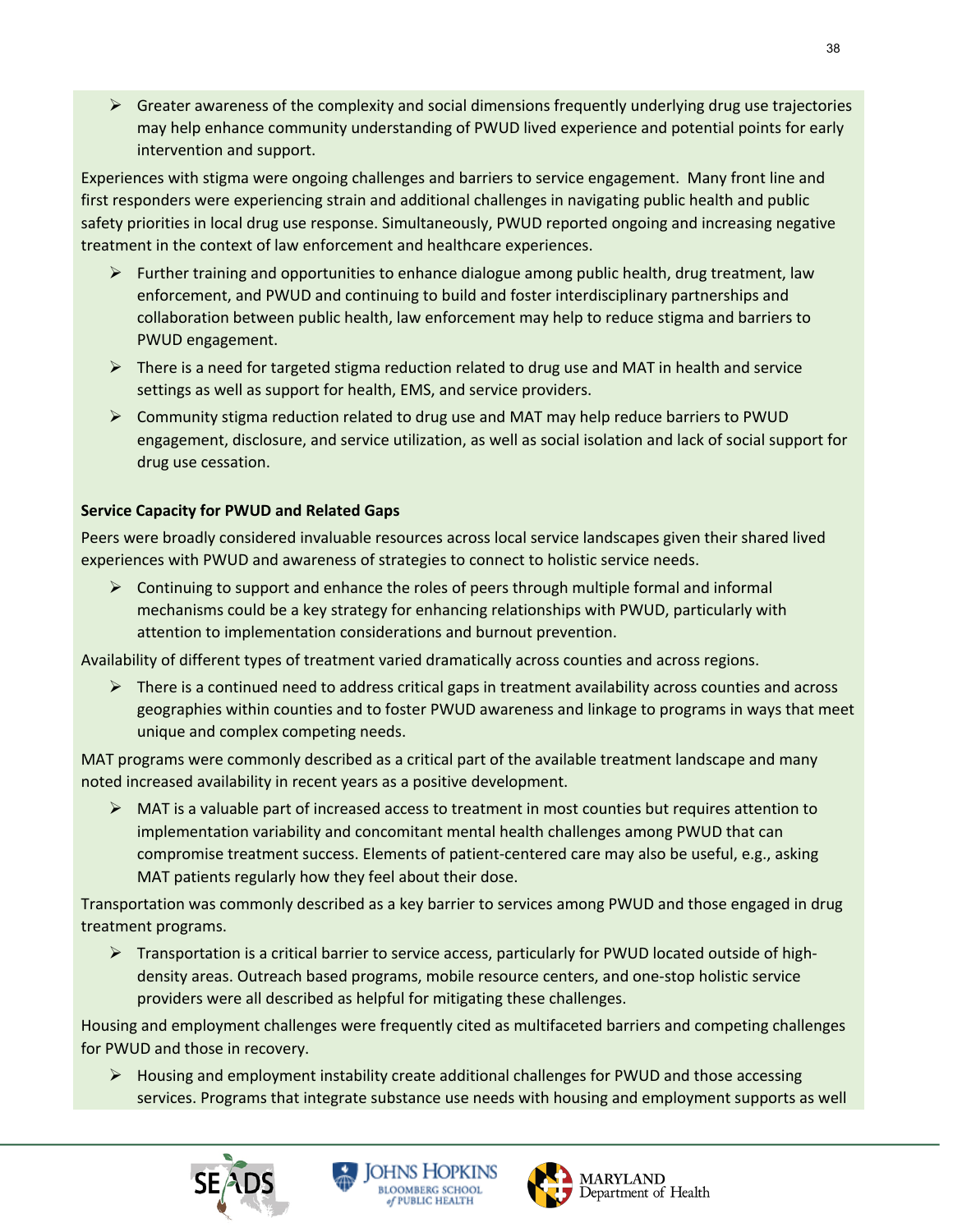as outreach and engagement with landlords and stakeholders in low-income housing may be particularly helpful.

# **Potential for Harm Reduction Expansion**

There was relatively little awareness of the term 'harm reduction' in some settings and mixed perspectives about the concept, even as harm reduction programming continues to expand in some parts of the region. Awareness and utilization of specific harm reduction programs and methods was high among PWUD, but access varied.

- $\triangleright$  Further opportunities for dialogue and coalition building related to harm reduction, drug treatment, infectious disease prevention, and PWUD health may be useful.
- $\triangleright$  Enhancing opportunities for cross-county collaboration and information sharing could help foster local support and attention to unique needs within the region

Syringe access was generally challenging and increasingly more difficult. However, SSP expansion has been extremely helpful among those who have accessed available programs.

- $\triangleright$  Facilitating reliable access to sterile syringes through pharmacy outreach, training, and education may be particularly valuable to minimize potential disease transmission, especially in areas without SSPs.
- $\triangleright$  Concerns about increased stigma and law enforcement penalties for paraphernalia are key considerations for further SSP expansion.
- Ø Additional community outreach and PWUD engagement in settings with harm reduction programs may help to spread the word and provide opportunities for PWUD to share knowledge

Overdose experiences were extremely common. Naloxone was broadly available across counties, but steady access varied.

- $\triangleright$  Continuing to ensure that naloxone distribution maximizes access among PWUD is critical for successful overdose response. PWUD may have unique insights into how best to do this well within local settings.
- $\triangleright$  There remains a critical need to address PWUD concerns about healthcare and law enforcement engagement through stigma reduction efforts and relationship building to help ensure appropriate medical response and referrals.
- $\triangleright$  There is a need for attention to Good Samaritan law implementation and to address appropriate response in the context of outstanding warrants. Increased peer and PWUD engagement in discussions and planning related to local overdose response may also be helpful for mitigating community concerns.
- $\triangleright$  Fentanyl test strips can be useful as harm reduction and community engagement tools. Other mechanisms of communicating with and among PWUD about drug quality, potency, and emergent threats in the drug supply may also be useful complements.

Drug users in many contexts report helping each other find resources, access injection equipment, share information. They also commonly indicated their willingness to help ensure their communities are safe.

 $\triangleright$  Peer based outreach and network-based interventions may be especially useful in areas where stigma contributes to distrust of traditional providers and systems. Opportunities to facilitate pro-social connections among PWUD and their allies and involve them in program planning and decision making within and across regions may also help foster, share, and develop harm reduction innovations and other implementation adaptations for local settings.